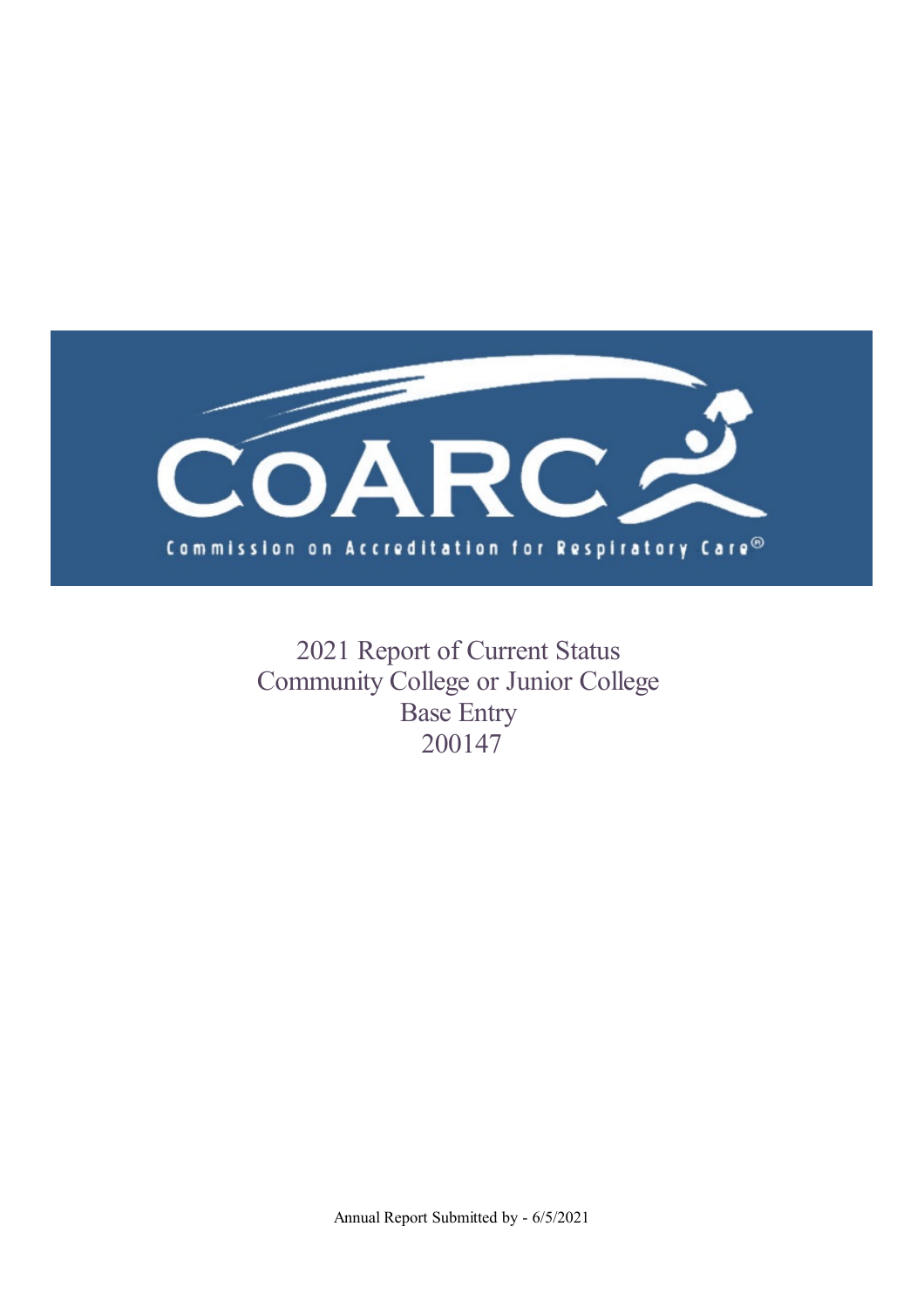

# Skyline College - Base Entry

| <b>Address 1</b>                      | 3300 College Dr                            |
|---------------------------------------|--------------------------------------------|
| <b>Address 2</b>                      | ٠                                          |
| City                                  | San Bruno                                  |
| <b>Zip Code</b>                       | 94066                                      |
| <b>State/Territory</b>                | California                                 |
| <b>Phone</b>                          | 6507384100                                 |
| Program URL                           | http://skylinecollege.edu/respiratorycare/ |
| <b>Outcomes URL</b>                   | http://skylinecollege.edu/respiratorycare/ |
| <b>CoARC Program ID</b>               | 200147                                     |
| <b>Program Status</b>                 | <b>Accreditation</b>                       |
| Degree Offered                        | <b>AS Degree</b>                           |
| Degree Name                           | ٠                                          |
| <b>Institution Control</b>            | <b>Public/Not-For-Profit</b>               |
| <b>Institution Type</b>               | <b>Community College or Junior College</b> |
| <b>Max Annual Enrollment</b>          | 25                                         |
| <b>Curriculum Delivery</b>            | <b>Traditional/Blended</b>                 |
| <b>Show CRT/RRT Exams on Outcomes</b> | <b>Yes</b>                                 |
| <b>Baccalaureate Degree Eligible</b>  | No                                         |

Personnel Director of Clinical Ed. **Full Name Mr. Brian Daniel Credentials RRT Highest Degree Earned - Email danielb@smccd.edu Phone (650) 738-4180** Medical Director **Full Name Dr. Gordon Mak Credentials MD Highest Degree Earned MD Email gmak@smcgov.org Phone (650) 573-2167 Full Name Ms. Elayne Rodriguez Credentials RRT-ACCS Highest Degree Earned MPH Email rodrigueze@smccd.edu Phone (650) 738-4457**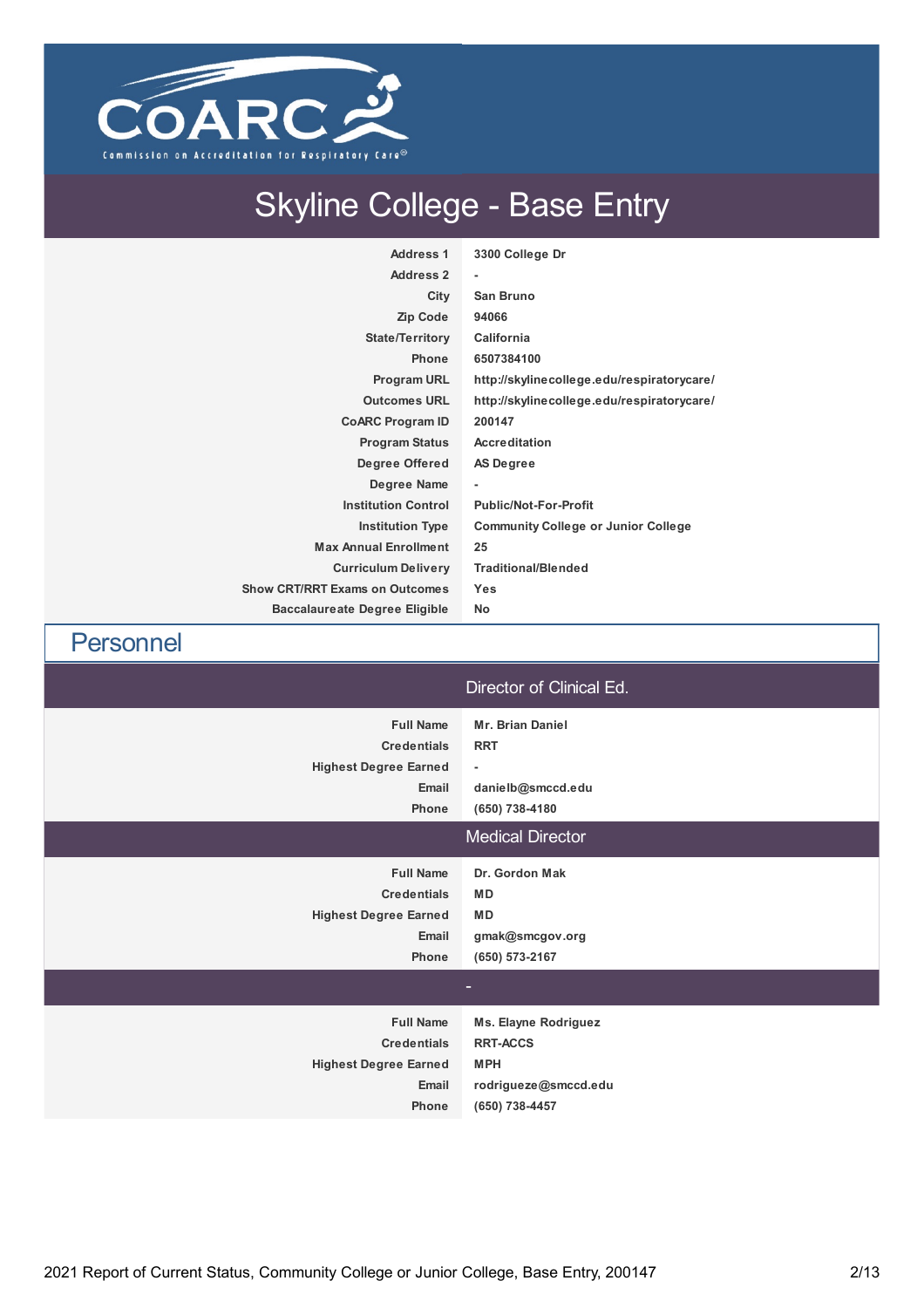## **Clinical Affiliates**

| California Pacific Medical Center                 | San Francisco     | California | 94115 |
|---------------------------------------------------|-------------------|------------|-------|
| <b>Mission Bernal Sutter Health</b>               | San Francisco     | California | 94110 |
| Zuckerberg San Francisco General Hospital         | San Francisco     | California | 94110 |
| Veteran Affairs San Francisco                     | San Francisco     | California | 94121 |
| St. Francis Hospital                              | San Francisco     | California | 94109 |
| University of California San Francisco            | San Francisco     | California | 94117 |
| Kaiser Permanente San Francisco                   | San Francisco     | California | 94115 |
| Mills-Peninsula Health Services                   | <b>Burlingame</b> | California | 94010 |
| San Mateo Medical Center                          | San Francisco     | California | 94403 |
| Stanford Health Care                              | Palo Alto         | California | 94305 |
| Lucile S. Packard Children's Hospital at Stanford | Palo Alto         | California | 94304 |
| Veteran Affairs Palo Alto                         | Palo Alto         | California | 94304 |
| Palo Alto Medical Foundation                      | Palo Alto         | California | 94301 |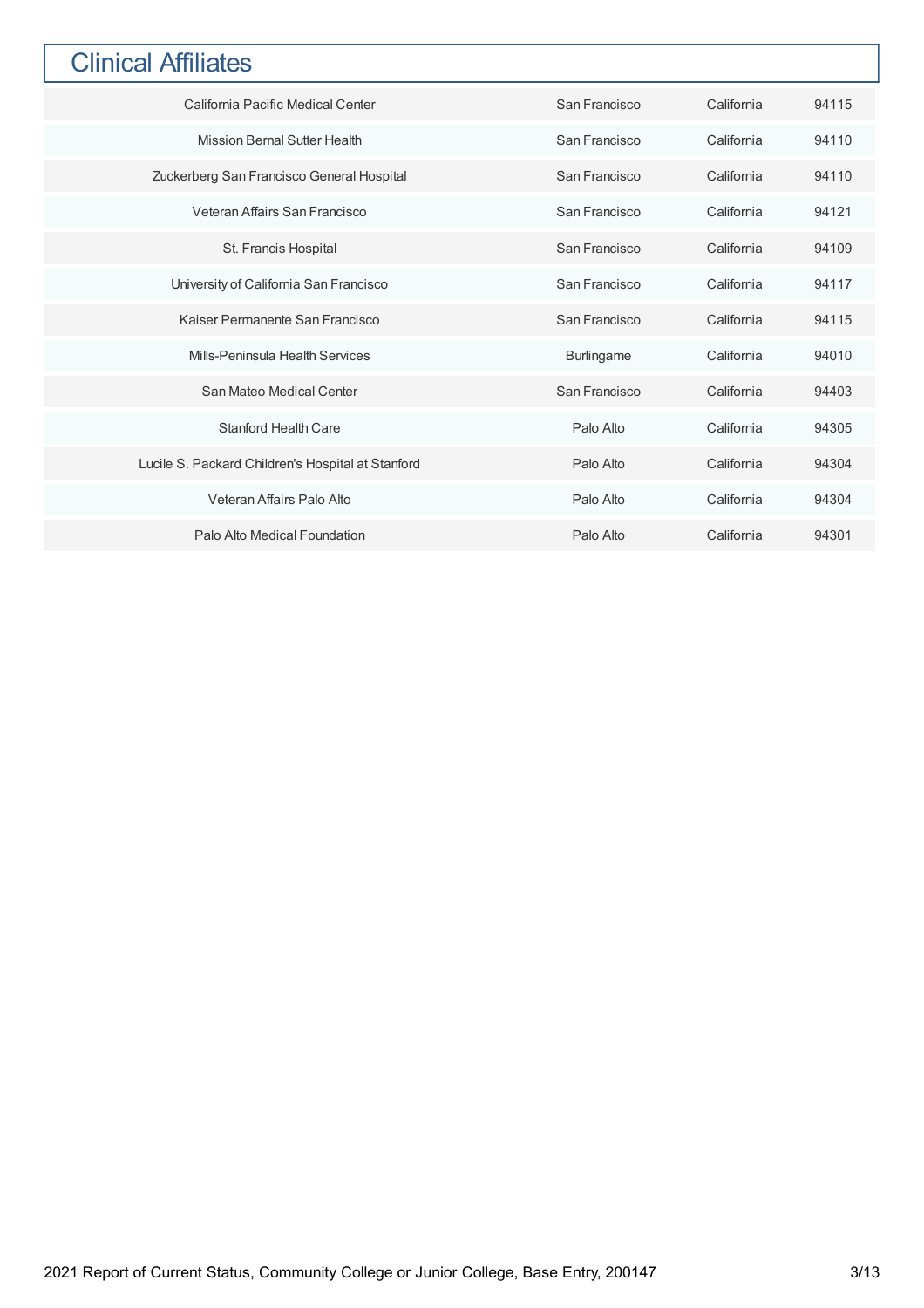|                    |                    |                               | <b>Current Program Statistics</b>    |                                            |                                        |                                                      |                                      |                                |                                                               |                      |                             |
|--------------------|--------------------|-------------------------------|--------------------------------------|--------------------------------------------|----------------------------------------|------------------------------------------------------|--------------------------------------|--------------------------------|---------------------------------------------------------------|----------------------|-----------------------------|
| Enrollment<br>Year | Enrollment<br>Date | On-Time<br>Graduation<br>Date | Estimated<br>Number of<br>Applicants | Maximum<br>Number<br>of<br><b>Students</b> | Number<br><b>Initially</b><br>Enrolled | <b>Number</b><br>Enrolled<br>After<br>Class<br>Start | <b>Total</b><br>Enrollment<br>Number | $"$ In<br>Progress"<br>to-date | Number of<br><b>Students</b><br>that<br><b>Dropped</b><br>Out | Percent<br>Retention | $\#$<br>Grads<br>to<br>Date |
| 2007               | 8/14/2007          | 6/19/2009                     | 85                                   | 25                                         | 25                                     | $\mathbf 0$                                          | 25                                   | $\mathsf{O}\xspace$            | $\mathbf 0$                                                   | 100%                 | 23                          |
| 2008               | 8/14/2008          | 6/25/2010                     | 105                                  | 25                                         | 24                                     | $\boldsymbol{0}$                                     | 24                                   | $\mathbf{0}$                   | 3                                                             | 88%                  | 20                          |
| 2009               | 8/19/2009          | 6/23/2011                     | 110                                  | 25                                         | 24                                     | $\mathsf{O}\xspace$                                  | 24                                   | $\mathsf{O}\xspace$            | $\mathbf{1}$                                                  | 96%                  | 21                          |
| 2010               | 8/16/2010          | 6/22/2012                     | 130                                  | 25                                         | 24                                     | $\mathbf 0$                                          | 24                                   | $\mathbf{0}$                   | 2                                                             | 92%                  | 21                          |
| 2011               | 8/16/2011          | 6/21/2013                     | 120                                  | 25                                         | 23                                     | $\mathbf 0$                                          | 23                                   | $\mathbf{1}$                   | 3                                                             | 87%                  | 18                          |
| 2012               | 8/20/2012          | 6/26/2014                     | 120                                  | 25                                         | 25                                     | $\mathbf 0$                                          | 25                                   | 22                             | $\mathbf{0}$                                                  | 100%                 | $\ensuremath{\mathsf{3}}$   |
| 2013               | 8/19/2013          | 6/25/2015                     | 120                                  | 25                                         | 25                                     | $\mathsf{O}\xspace$                                  | 25                                   | $\mathbf{1}$                   | $\mathbf{1}$                                                  | 96%                  | 20                          |
| 2014               | 8/19/2014          | 6/23/2016                     | 167                                  | 25                                         | 25                                     | $\mathsf{O}\xspace$                                  | 25                                   | $\mathbf{1}$                   | $\mathbf{1}$                                                  | 96%                  | 22                          |
| 2015               | 8/17/2015          | 6/22/2017                     | 108                                  | 25                                         | 22                                     | $\mathbf 0$                                          | 22                                   | $\mathbf{1}$                   | $\overline{2}$                                                | 91%                  | 19                          |
| 2016               | 8/17/2016          | 6/21/2018                     | 110                                  | 27                                         | 27                                     | $\mathbf 0$                                          | 27                                   | $\boldsymbol{0}$               | 3                                                             | 89%                  | 24                          |
| 2017               | 8/22/2017          | 5/24/2019                     | 101                                  | 25                                         | 25                                     | $\mathsf{O}\xspace$                                  | 25                                   | $\mathbf{1}$                   | 3                                                             | 88%                  | 21                          |
| 2018               | 8/21/2018          | 5/25/2020                     | 107                                  | 25                                         | 26                                     | $\boldsymbol{0}$                                     | 26                                   | $\overline{2}$                 | 3                                                             | 89%                  | 21                          |
| 2019               | 8/14/2019          | 5/28/2021                     | 110                                  | 25                                         | 24                                     | $\mathbf 0$                                          | 24                                   | 23                             | $\mathbf 0$                                                   | 100%                 | $\mathbf 0$                 |
| 2020               | 8/19/2020          | 5/27/2022                     | 100                                  | 25                                         | 25                                     | $\boldsymbol{0}$                                     | 25                                   | 24                             | $\overline{0}$                                                | 100%                 | $\boldsymbol{0}$            |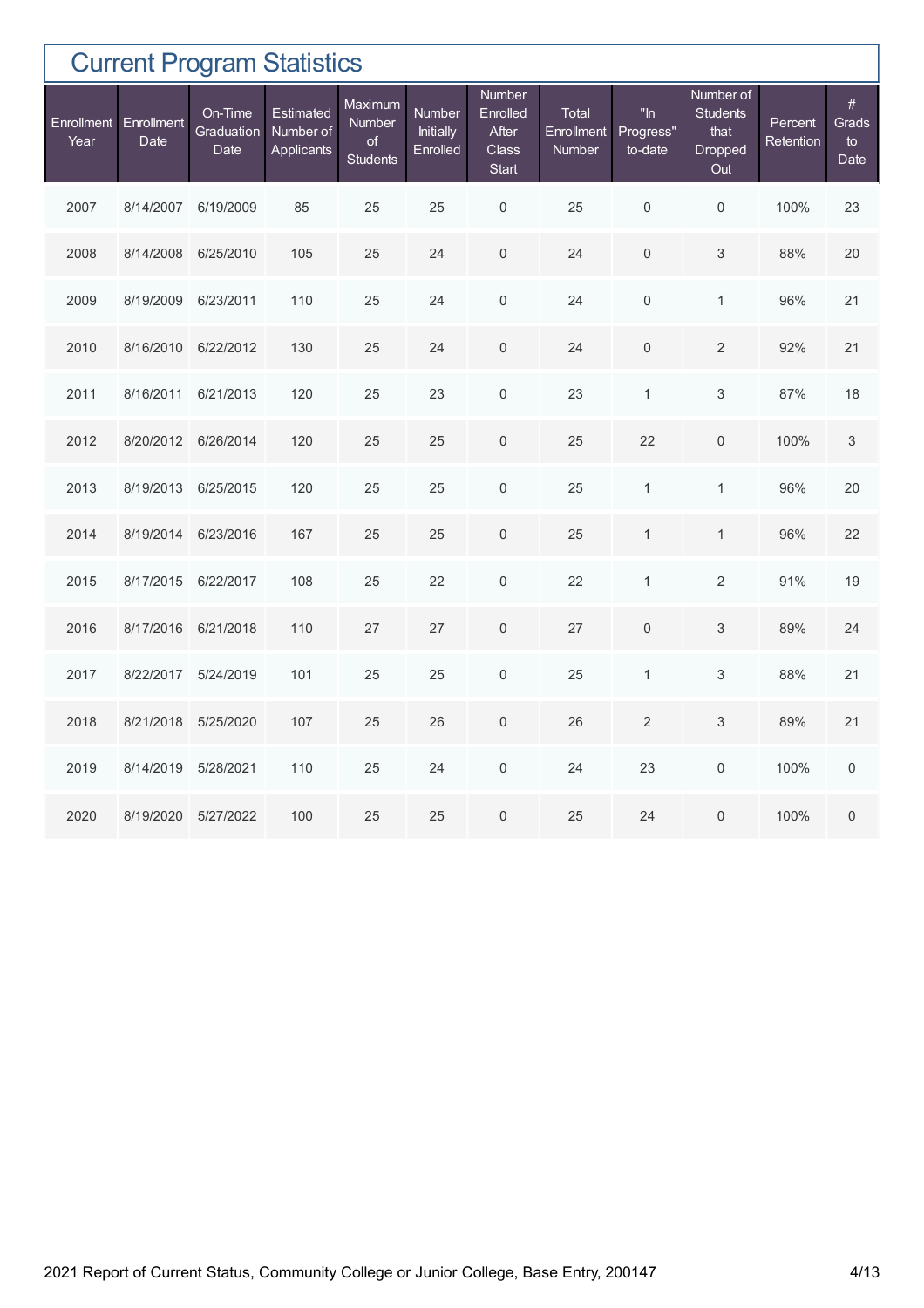| <b>Graduates by Enrollment Cohort</b> |                        |                         |      |                |      |              |              |              |                     |  |  |
|---------------------------------------|------------------------|-------------------------|------|----------------|------|--------------|--------------|--------------|---------------------|--|--|
| <b>Enrollment Year</b>                | <b>Enrollment Date</b> | On-time Graduation Date | 2021 | 2020           | 2019 | 2018         | 2017         | 2016         | # Graduates to Date |  |  |
| 2007                                  | 8/14/2007              | 6/19/2009               |      |                |      |              |              |              | 23                  |  |  |
| 2008                                  | 8/14/2008              | 6/25/2010               |      |                |      |              |              |              | 20                  |  |  |
| 2009                                  | 8/19/2009              | 6/23/2011               |      |                |      |              |              |              | 21                  |  |  |
| 2010                                  | 8/16/2010              | 6/22/2012               |      |                |      |              |              |              | 21                  |  |  |
| 2011                                  | 8/16/2011              | 6/21/2013               |      |                |      |              |              |              | 18                  |  |  |
| 2012                                  | 8/20/2012              | 6/26/2014               |      |                |      |              |              |              | 3                   |  |  |
| 2013                                  | 8/19/2013              | 6/25/2015               |      |                |      |              |              | $\mathbf{1}$ | 20                  |  |  |
| 2014                                  | 8/19/2014              | 6/23/2016               |      |                | 1    |              | $\mathbf{1}$ | 20           | 22                  |  |  |
| 2015                                  | 8/17/2015              | 6/22/2017               |      |                |      | $\mathbf{1}$ | 18           |              | 19                  |  |  |
| 2016                                  | 8/17/2016              | 6/21/2018               |      |                | 6    | 18           |              |              | 24                  |  |  |
| 2017                                  | 8/22/2017              | 5/24/2019               |      | $\overline{2}$ | 19   |              |              |              | 21                  |  |  |
| 2018                                  | 8/21/2018              | 5/25/2020               |      | 21             |      |              |              |              | 21                  |  |  |
| 2019                                  | 8/14/2019              | 5/28/2021               |      |                |      |              |              |              | $\overline{0}$      |  |  |
| 2020                                  | 8/19/2020              | 5/27/2022               |      |                |      |              |              |              | $\mathbf{0}$        |  |  |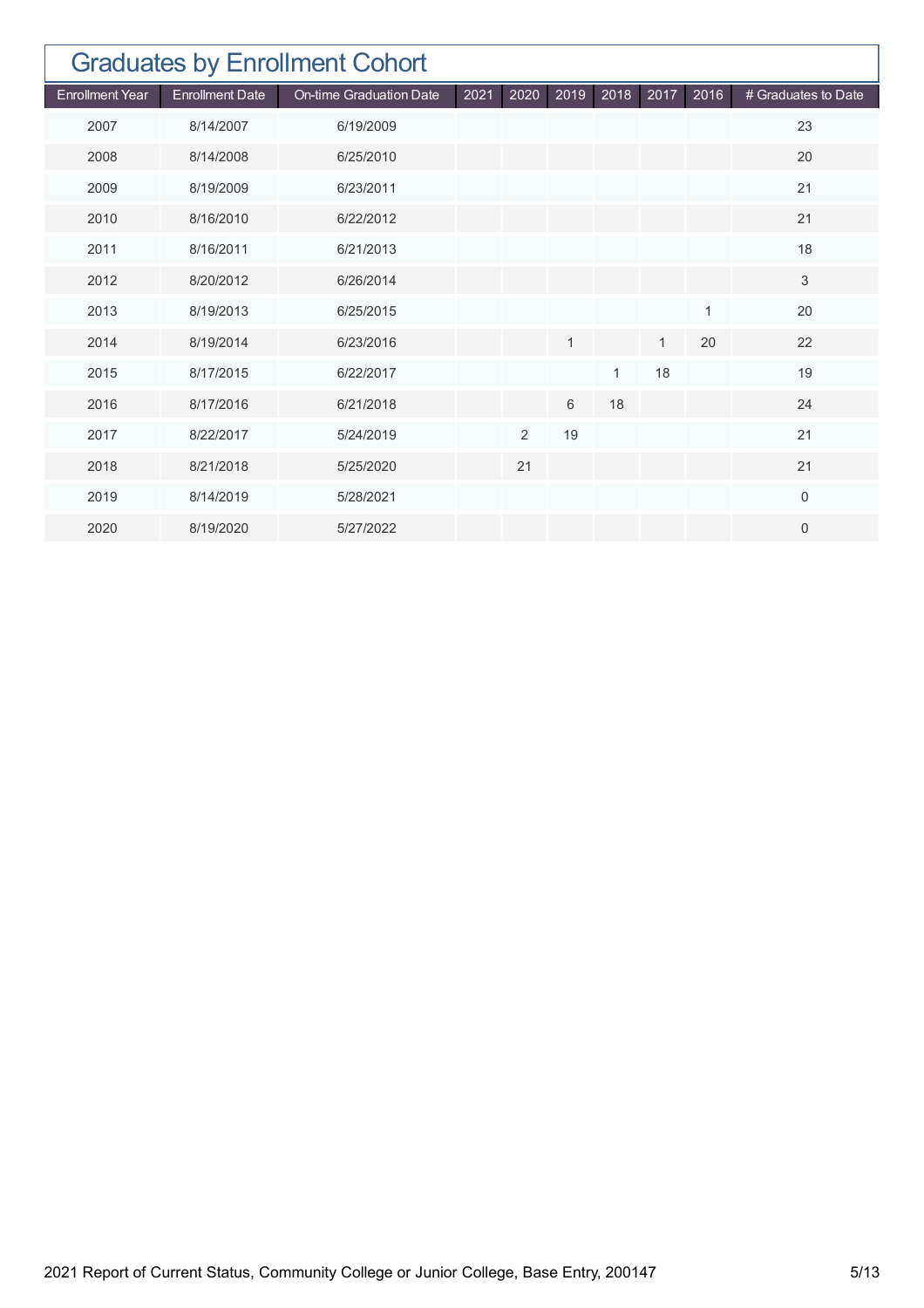**Outcomes** 

# **RRT**

|                   | 2020  | 2019  | 2018  |
|-------------------|-------|-------|-------|
| <b>Graduates</b>  | 23    | 26    | 19    |
| <b>Passed RRT</b> | 21    | 22    | 19    |
| % Passed RRT      | 91%   | 85%   | 100%  |
| <b>Threshold</b>  | $0\%$ | $0\%$ | $0\%$ |

#### **2018 - 2020 Avg: 91 %**

## **Comments**

Our students continue to meet and exceed the minimum qualifications set by the CoARC. We will continue to evaluate and monitor our students' progress.

# TMC High Cut Score

|                       | 2020 | 2019 | 2018 |
|-----------------------|------|------|------|
| <b>Graduates</b>      | 23   | 26   | 19   |
| Passed High Cut Score | 21   | 24   | 19   |
| % Passed              | 91%  | 92%  | 100% |
| <b>Threshold</b>      | 60%  | 60%  | 60%  |

**2018 - 2020 Avg: 94 %**

## **Comments**

Our students continue to meet and exceed the minimum qualifications set by the CoARC. We will continue to evaluate and monitor our students' progress.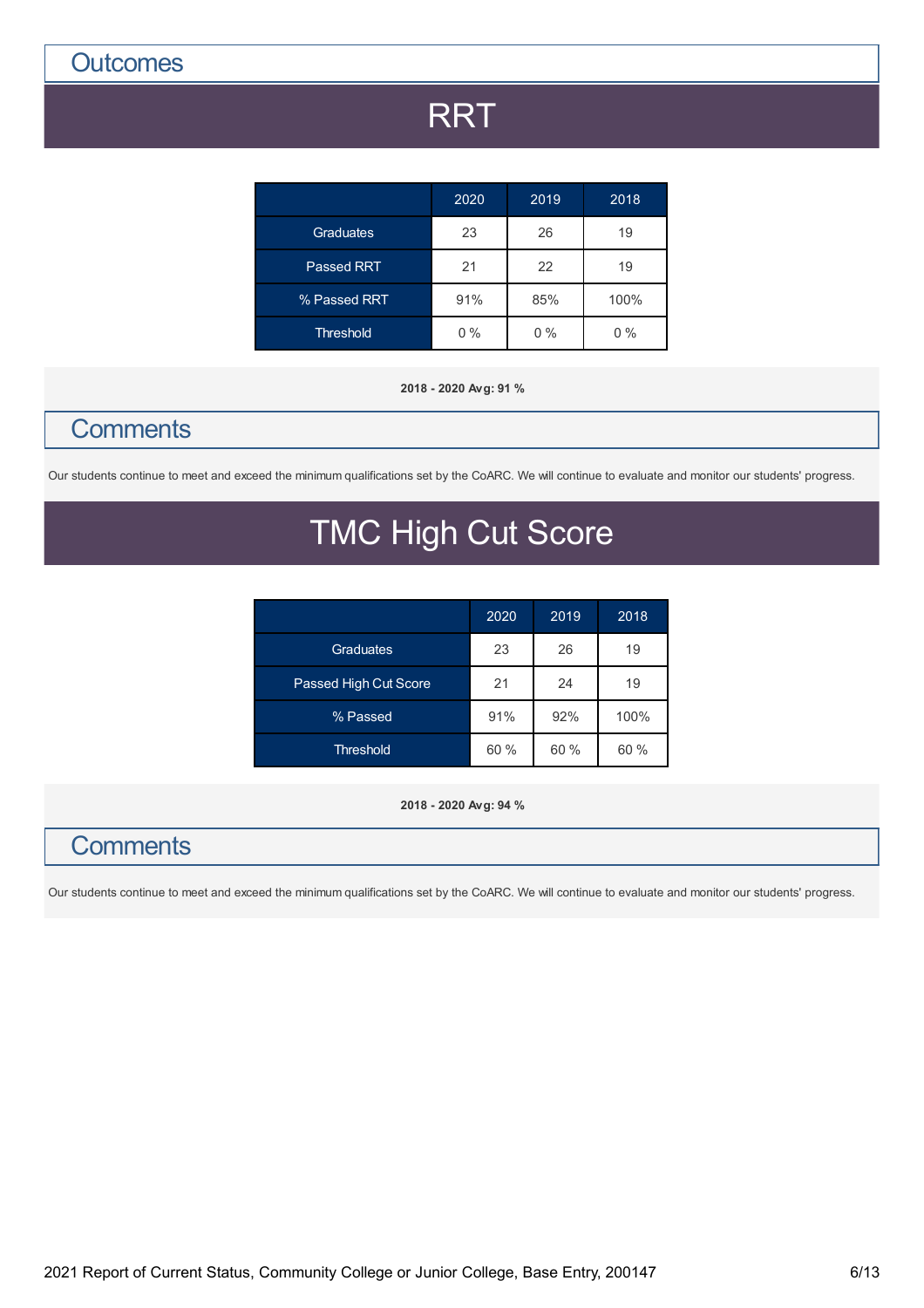# TMC Sub Scores by Content Category

## Completion of this section provides documentation towards demonstrating compliance with CoARC Standards 3.05 and 4.03.

### Analysis

Our students continue to meet and exceed the minimum qualifications set by the CoARC. We will continue to evaluate and monitor our students' progress.

Action Plan

Will continue to monitor.

# CSE Content and Section Type Subscores

Completion of this section provides documentation towards demonstrating compliance with CoARC Standards 3.05 and 4.03.

### Analysis

The program meets the standards set by the CoARC and falls above the threshold. The program is in compliance at this time.

## Action Plan

Will continue to monitor.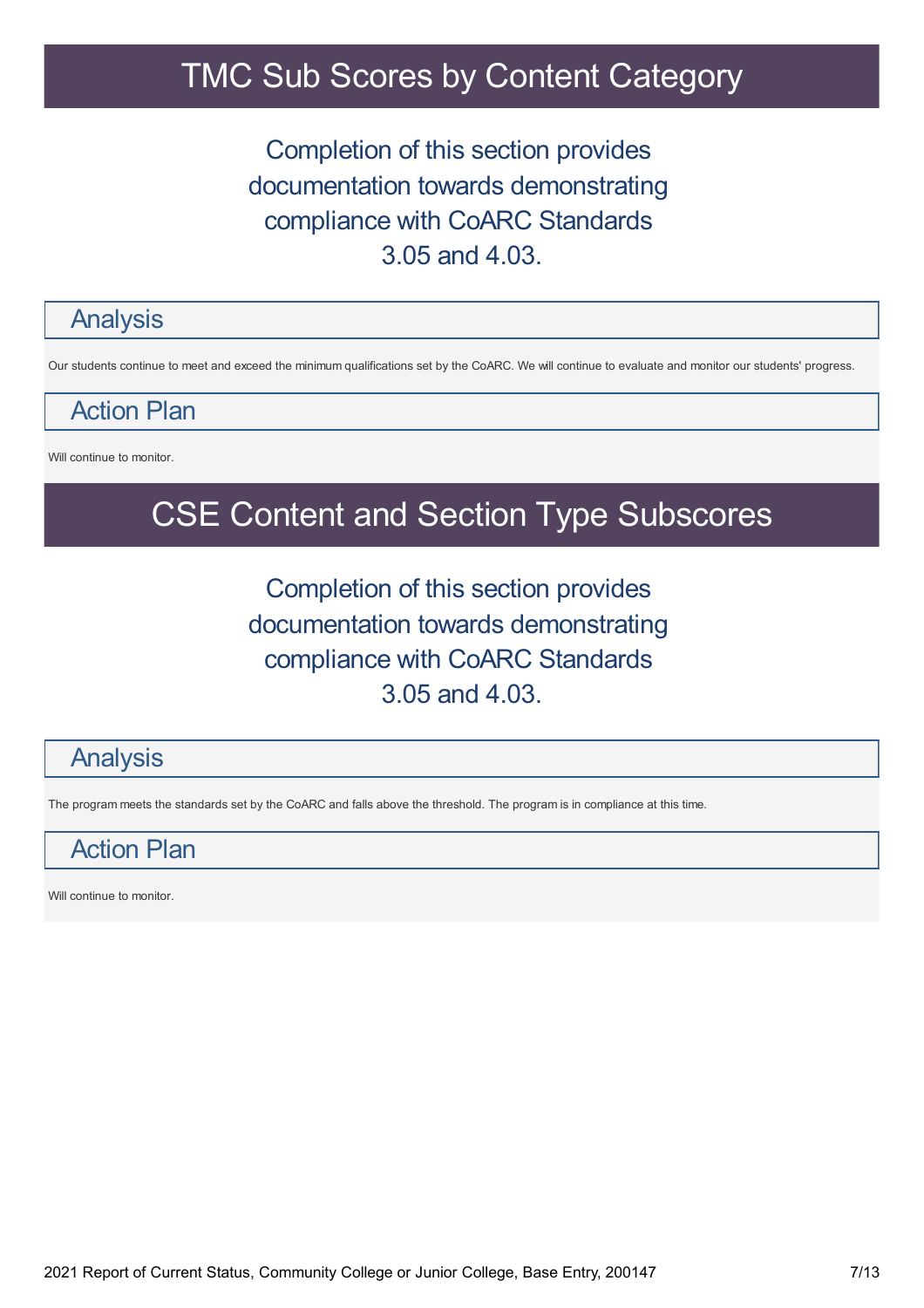# **Retention**

|                          | 2020 | 2019 | 2018 |
|--------------------------|------|------|------|
| <b>Students Enrolled</b> | 25   | 24   | 26   |
| Dropped Out              | U    | U    | 3    |
| % Retention              | 100% | 100% | 88%  |
| <b>Threshold</b>         | 70 % | 70 % | 70 % |

#### **2018 - 2020 Avg: 96 %**

## Analysis

The program meets the standards set by the CoARC and falls above the threshold. The program is in compliance at this time.

## Action Plan

Will continue to monitor.

# Job Placement

|                  | 2020  | 2019  | 2018  |
|------------------|-------|-------|-------|
| Graduates        | 23    | 26    | 19    |
| Employed         | 21    | 23    | 17    |
| % Placement      | 91%   | 88%   | 89%   |
| <b>Threshold</b> | $0\%$ | $0\%$ | $0\%$ |

**2018 - 2020 Avg: 90 %**

## **Comments**

The program meets the standards set by the CoARC and falls above the threshold. The program is in compliance at this time.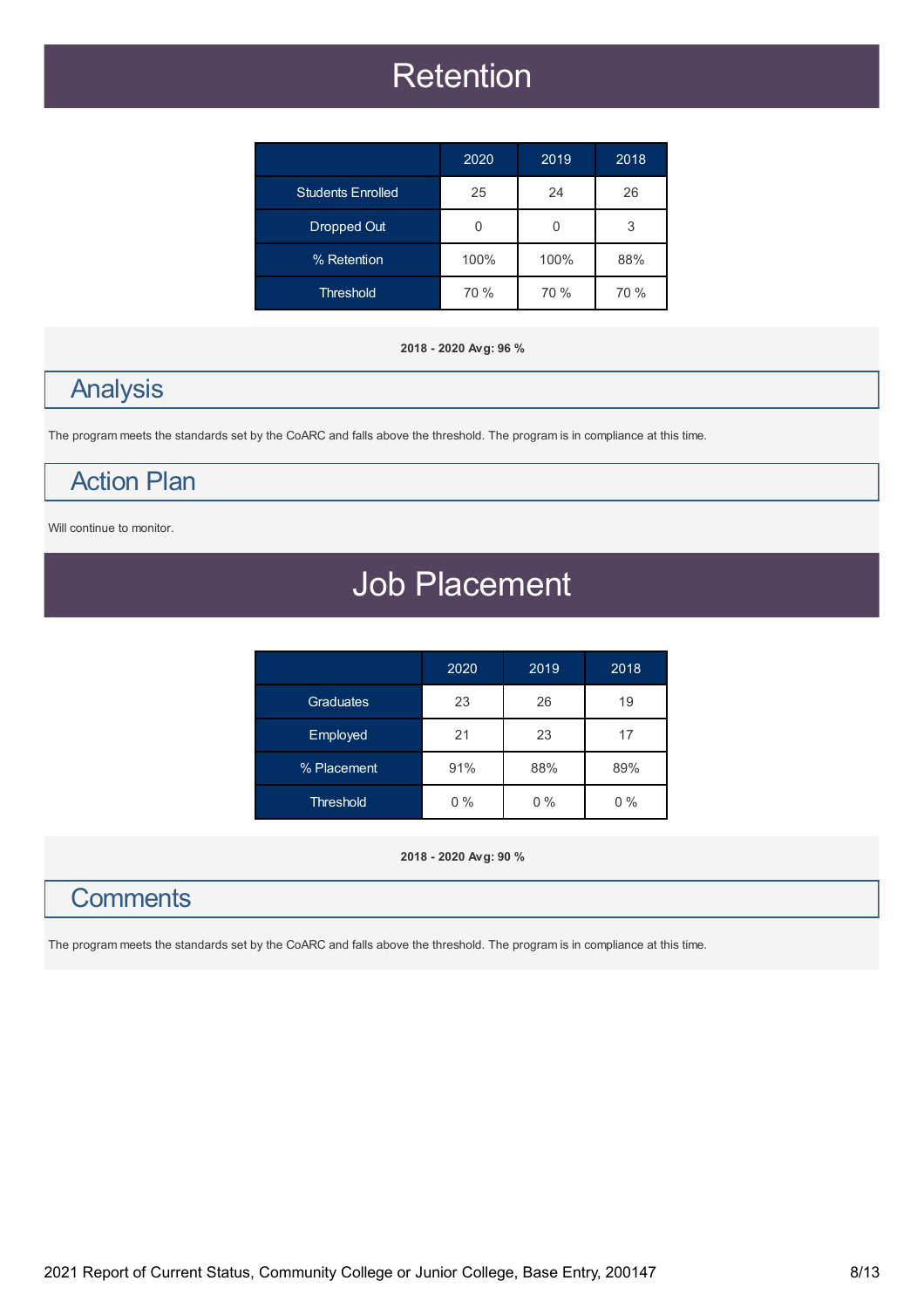# Employer Satisfaction

|                         | 2020   | 2019 | 2018 |
|-------------------------|--------|------|------|
| Graduates               | 23     | 26   | 19   |
| Employed                | 21     | 23   | 17   |
| <b>Surveys Returned</b> | 13     | 15   | 10   |
| Positive Survey Items   | 13     | 15   | 10   |
| % Positive Items        | 100%   | 100% | 100% |
| <b>Threshold</b>        | $80\%$ | 80%  | 80%  |

**2018 - 2020 Avg: 100 %**

# Analysis

The program meets the standards set by the CoARC and falls above the threshold. The program is in compliance at this time.

## Action Plan

Will continue to monitor.

# Graduate Satisfaction

|                         | 2020 | 2019 | 2018 |
|-------------------------|------|------|------|
| Graduates               | 23   | 26   | 19   |
| Employed                | 21   | 23   | 17   |
| <b>Surveys Returned</b> | 20   | 19   | 11   |
| Positive Survey Items   | 20   | 19   | 11   |
| % Positive Items        | 100% | 100% | 100% |
| <b>Threshold</b>        | 80%  | 80 % | 80%  |

#### **2018 - 2020 Avg: 100 %**

## Analysis

The program meets the standards set by the CoARC and falls above the threshold. The program is in compliance at this time.

## Action Plan

Will continue to monitor.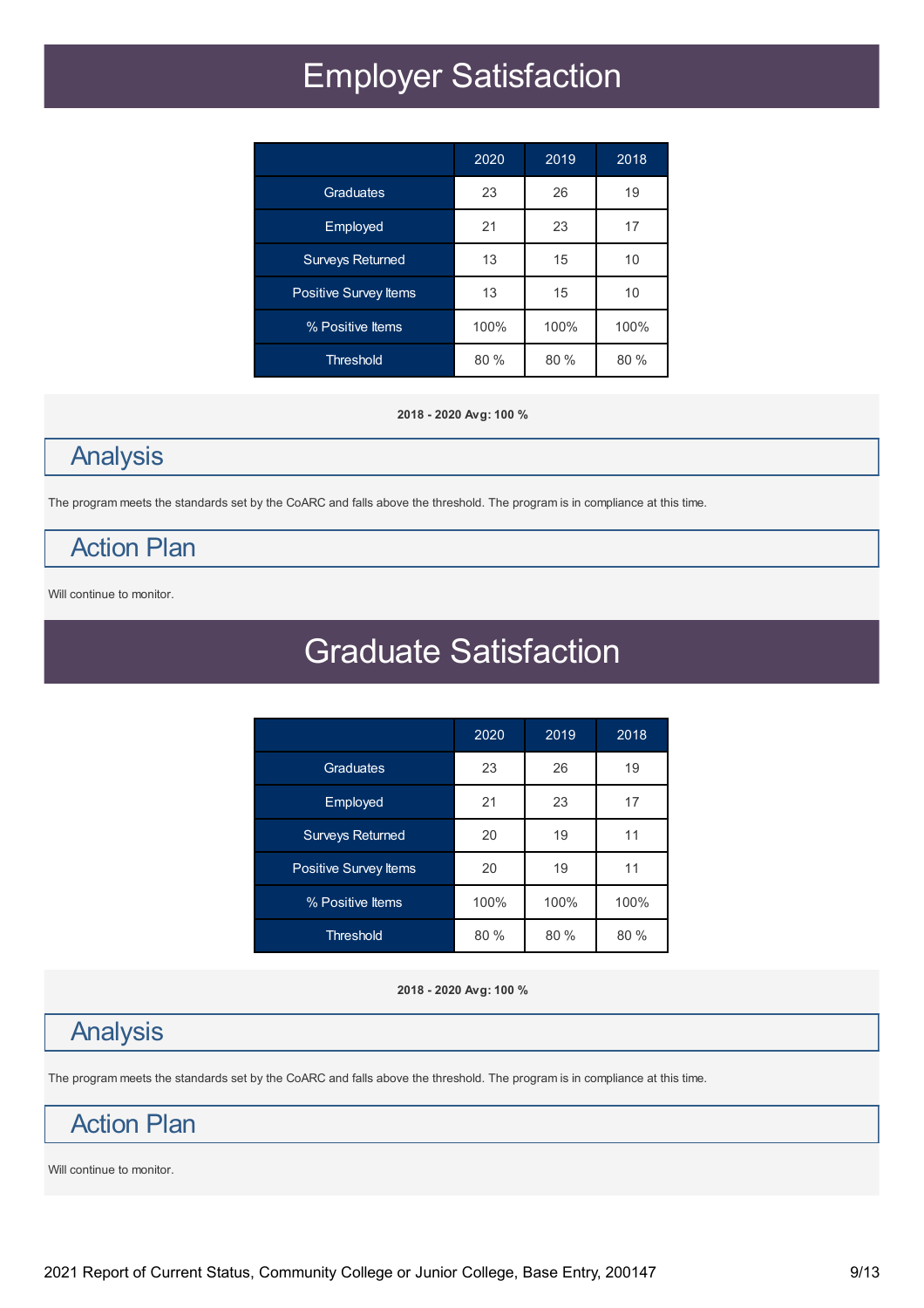# Outcome Summary

|                                                  | $20\overline{20}$ | 2019 | 2018 | 2017 | 2016 | 2015 | 2014 | 2013 | <b>Threshold</b> | Current<br>Period 3 year<br>average<br>2020-2018 | <b>Previous</b><br>Period 3 year<br>average<br>2019-2017 |
|--------------------------------------------------|-------------------|------|------|------|------|------|------|------|------------------|--------------------------------------------------|----------------------------------------------------------|
| <b>Retention</b>                                 | 100%              | 100% | 89%  | 88%  | 89%  | 91%  | 96%  | 96%  | 70%              | 96%                                              | 92%                                                      |
| Job<br><b>Placement</b>                          | 91%               | 88%  | 89%  | 95%  | 86%  | 95%  | 100% | 100% | $0\%$            | 90%                                              | 91%                                                      |
| <b>RRT</b><br>Credentialing<br><b>Success</b>    | 91%               | 85%  | 100% | 100% | 100% | 95%  | 100% | 100% | $0\%$            | 91%                                              | 94%                                                      |
| <b>TMC High</b><br><b>Cut Score</b><br>Pass Rate | 91%               | 92%  | 100% | 100% | 100% | 95%  | N/A  | N/A  | 60 %             | 94%                                              | 97%                                                      |
| Overall<br>Employer<br>Satisfaction              | 100%              | 100% | 100% | 100% | N/A  | 100% | 94%  | 100% | 80 %             | 100%                                             | 100%                                                     |
| Overall<br>Graduate<br>Satisfaction              | 100%              | 100% | 100% | 100% | N/A  | 100% | 100% | 100% | 80 %             | 100%                                             | 100%                                                     |

|                  | 2020 | 2019 | 2018 | 2017 | 2016 | 2015 | 2014 | 2013 | <b>Total</b> |
|------------------|------|------|------|------|------|------|------|------|--------------|
| <b>Graduates</b> | 23   | 26   | 19   | 19   | 21   | 21   |      | 19   | 149          |
| Enrollment       | 25   | 24   | 26   | 25   | 27   | 22   | 25   | 25   | 199          |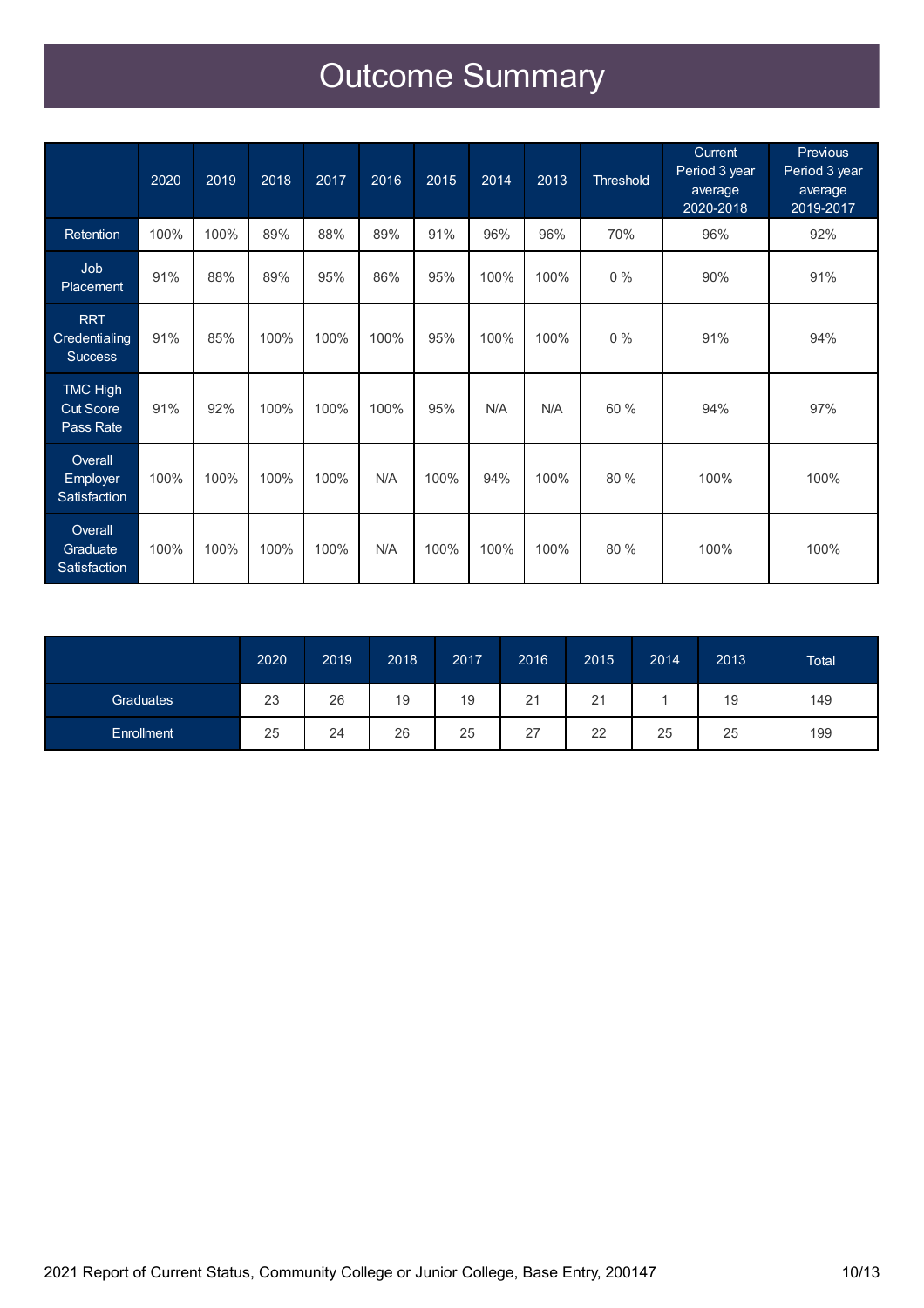# RAM Resources

Annual Report Year : 2021

**The total number of enrolled students that were sent the Student Resource Survey**

40 **The total number of paid program faculty (FT, PT, and Per-Diem), medical**

**director(s) and Advisory Committee members that were sent the Program Resource Survey**

6

|                | <b>Total Surveys Sent</b> | <b>Total Surveys Returned</b> | <b>Return Rate</b> |
|----------------|---------------------------|-------------------------------|--------------------|
| <b>Student</b> | 40                        | 28                            | <b>70 %</b>        |
| Personnel      |                           | b                             | 100%               |

#### **Resource**

**Personnel** 

#### Purpose

To ensure the program has sufficient number of effective laboratory, classroom, and clinical instructors. (2.06/2.10/2.11/2.13)

#### Measurement System

- 1) Student resource surveys
- 2) Personnel resource surveys \*
- 3) Other

#### Date of Measurement

- 1) May-03-2021
- 2) May-03-2021
- 3)
	-

#### Results & Analyses

100% of the students rated Personnel a 3 or better. Trend showing no weakness at this time.

100% of the personnel rated Personnel a 3 or better. Trend showing no weakness at this time.

#### Action Plan & Follow-up

The Program is in compliance; no action plan required. Will continue to monitor.

#### Facilities **Resource**

#### Purpose

To provide adequate classroom, laboratory and accommodations to ensure effective instruction.(2.01)

#### Measurement System

- 1) Student resource surveys
- 2) Personnel resource surveys \*
- 3) Other

#### Date of Measurement

- 1) May-03-2021
- 2) May-03-2021
- 3)

#### Results & Analyses

94% of students rated Facilities a 3 or better. Trend showing no weakness at this time.

100% of personnel rated Facilities a 3 or better. Trend showing no weakness at this time.

#### Action Plan & Follow-up

The Program is in compliance; no action plan required. Will continue to monitor.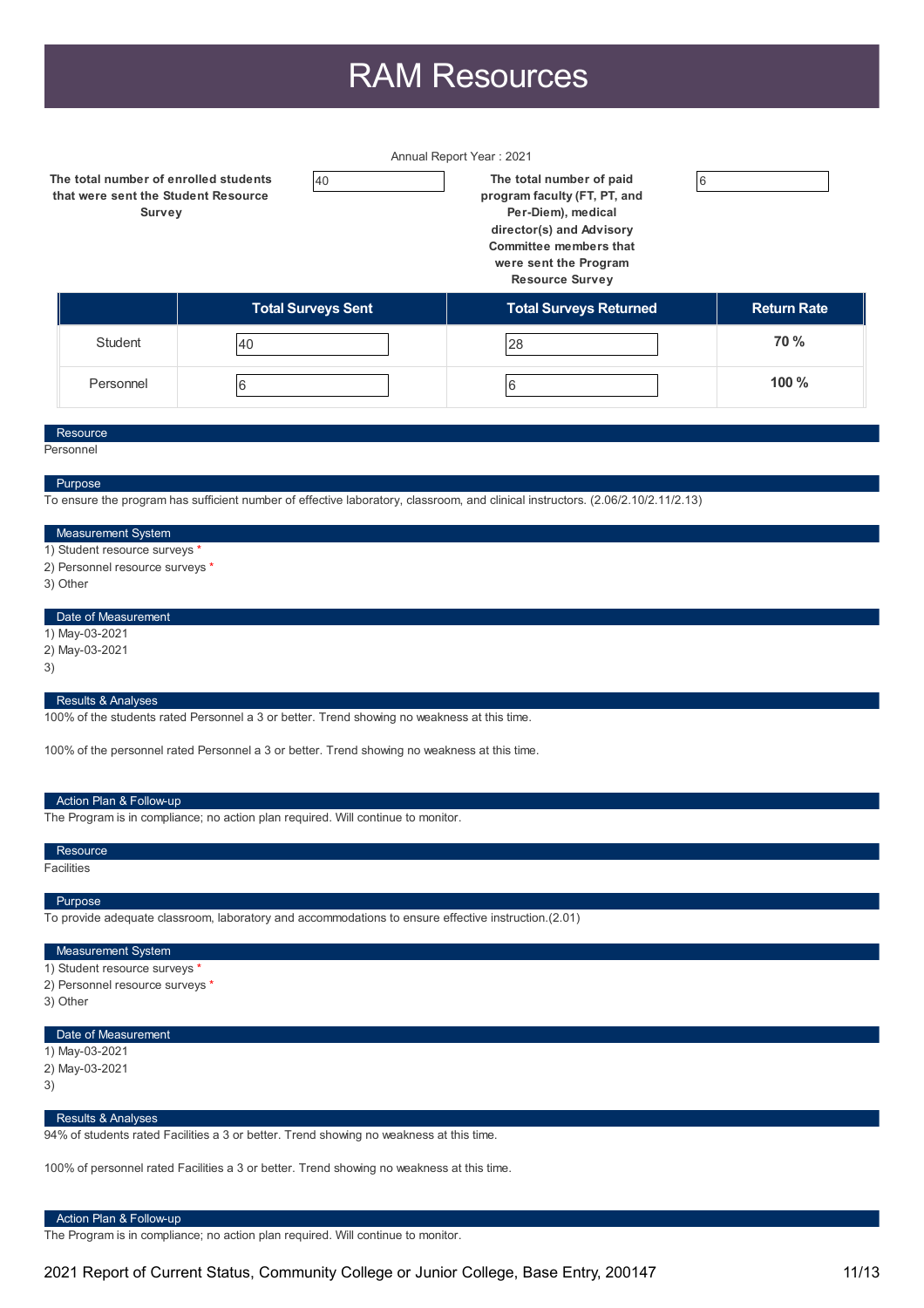#### Purpose

To provide students with the equipment and exercises that will adequately prepare them for clinical practice.(2.01 / 4.08)

#### Measurement System

- 1) Student resource surveys
- 2) Personnel resource surveys \*
- 3) Other

#### Date of Measurement

- 1) May-03-2021
- 2) May-03-2021
- 3)

#### **Results & Analyses**

94% of students rated Laboratory a 3 or better. Trend showing no weakness at this time.

100% of personnel rated Laboratory a 3 or better. Trend showing no weakness at this time

#### Action Plan & Follow-up

The Program is in compliance; no action plan required. Will continue to monitor.

#### Resource

Academic Support

#### Purpose

To support student needs for supplemental reading, electronic and print reference materials, and research and computer resources. (2.01/2.15/5.11)

#### Measurement System

1) Student resource surveys

2) Personnel resource surveys \*

3) Other

#### Date of Measurement

- 1) May-03-2021
- 2) May-03-2021
- 3)

#### Results & Analyses

89% of the students rated Academic Support a 3 or better. Trend showing no weakness at this time.

100% of personnel rated Academic Support a 3 or better. Trend showing no weakness at this time.

#### Action Plan & Follow-up

The Program is in compliance; no action plan required. Will continue to monitor.

#### Resource

Clinical

#### Purpose

To provide a sufficient variety of tasks and procedures for instruction to allow for student mastery of the program's required clinical competencies.(2.13 / 3.12 / 4.08 / 4.09)

#### Measurement System

- 1) Student resource surveys \*
- 2) Personnel resource surveys \*

3) Other

#### Date of Measurement

1) May-03-2021

2) May-03-2021

3)

#### Results & Analyses

100% of students rated Clinical a 3 or better. Trend showing no weakness at this time.

100% of personnel rated Clinical a 3 or better. Trend showing no weakness at this time.